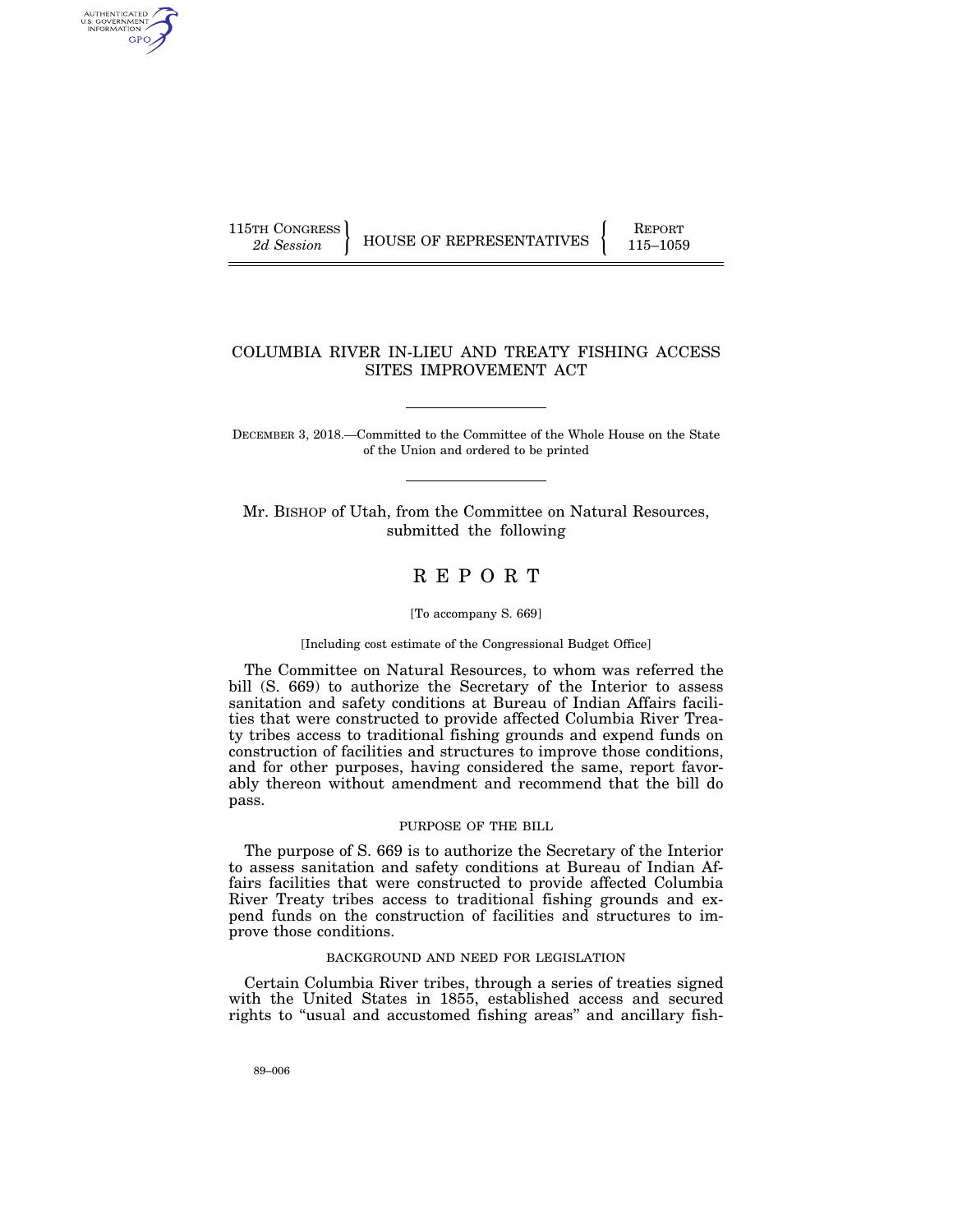ing facilities.1 However, during the 1930s and 1950s the United States began the process of building dams along the Columbia River to provide much needed electricity to various communities throughout Washington and Oregon. As a consequence, tribal and non-tribal communities were flooded and needed to be relocated.

Congress passed the River and Harbor Act of 1945 to authorize the U.S. Army Corps of Engineers to acquire and replace tribal fishing areas along the Columbia River.2 Over the next 20 years the Corps acquired five sites. In 1988 Congress authorized construction of improvements for ancillary fishing facilities along the Columbia River.3 That Act also directed the Corps to acquire lands from willing sellers to provide unfettered river access for members of the Columbia River Treaty Tribes. According to the Columbia River Intertribal Fish Commission, the flooded tribal lands were later replaced with 31 designated encampments. Since the Corps began acquiring these sites, all but four encampments have been transferred to the BIA for management.4

In response to a 2013 report on the sites' conditions, the Corps' Portland District acknowledged the terrible living conditions near those sites.<sup>56</sup>

#### SECTION-BY-SECTION ANALYSIS

#### *Section 1. Short title*

This Act may be cited as the Columbia River In-Lieu and Treaty Fishing Access Sites Improvement Act.

## *Section 2. Sanitation and safety conditions at certain Bureau of Indian Affairs facilities*

Section 2 provides for the assessment of fishing access facilities and structures maintained by the BIA, establishes the BIA as the sole Federal agency tasked with executing the requirements of the bill, applies the Indian Self-Determination and Education Assistance Act (25 U.S.C. 450 et seq.) to the contracting process for facility assessments, defines the affected Columbia River Treaty tribes, and authorizes appropriations for assessments of the fishing access sites and facilities.

Section 2(a) authorizes the BIA, in consultation with the Columbia River Treaty tribes, to assess any permanent federal structures and improvements on BIA lands that were set aside to provide the Treaty tribes access to traditional grounds.

Section 2(b) provides that the BIA shall be the only federal agency authorized to carry out the activities in the bill.

Section 2(b) also allows the BIA to contract for the assessment with tribes and tribal organizations under the Indian Self-Determination and Education Assistance Act (25 U.S.C. 450 et seq.).

<sup>1</sup>See Yakima Treaty, 1855; Tribes of Middle Oregon Treaty, 1855; Cayuse, Umatilla, and Walla Walla Treaty, 1855; and Nez Perce Treaty, 1855. 2Public Law 79–14 (59 Stat. 22).

<sup>3</sup>Title IV of Public Law 100–581 (102 Stat. 2944). 4Legislative Hearing on S. 3222 before S. Comm on Indian Affairs. 114th Cong. Testimony

of Paul Lumley, Executive Director Columbia River Inter-Tribal Fish Commission.<br>『Columbia River Treaty Fishing Access Sites Oregon & Washington Fact-Finding Review on<br>Tribal Housing final report. Prepared by Cooper Zietz E

Army Corps of Engineers. November 19, 2013.<br>"Legislative hearing on S. 2636, S. 3216, S. 3222, S. 3300 before the Senate Committee on<br>Indian Affairs, 114th Cong. (2016) (testimony of Paul Lumley, Executive Director, Columb River Inter-Tribal Fish Commission.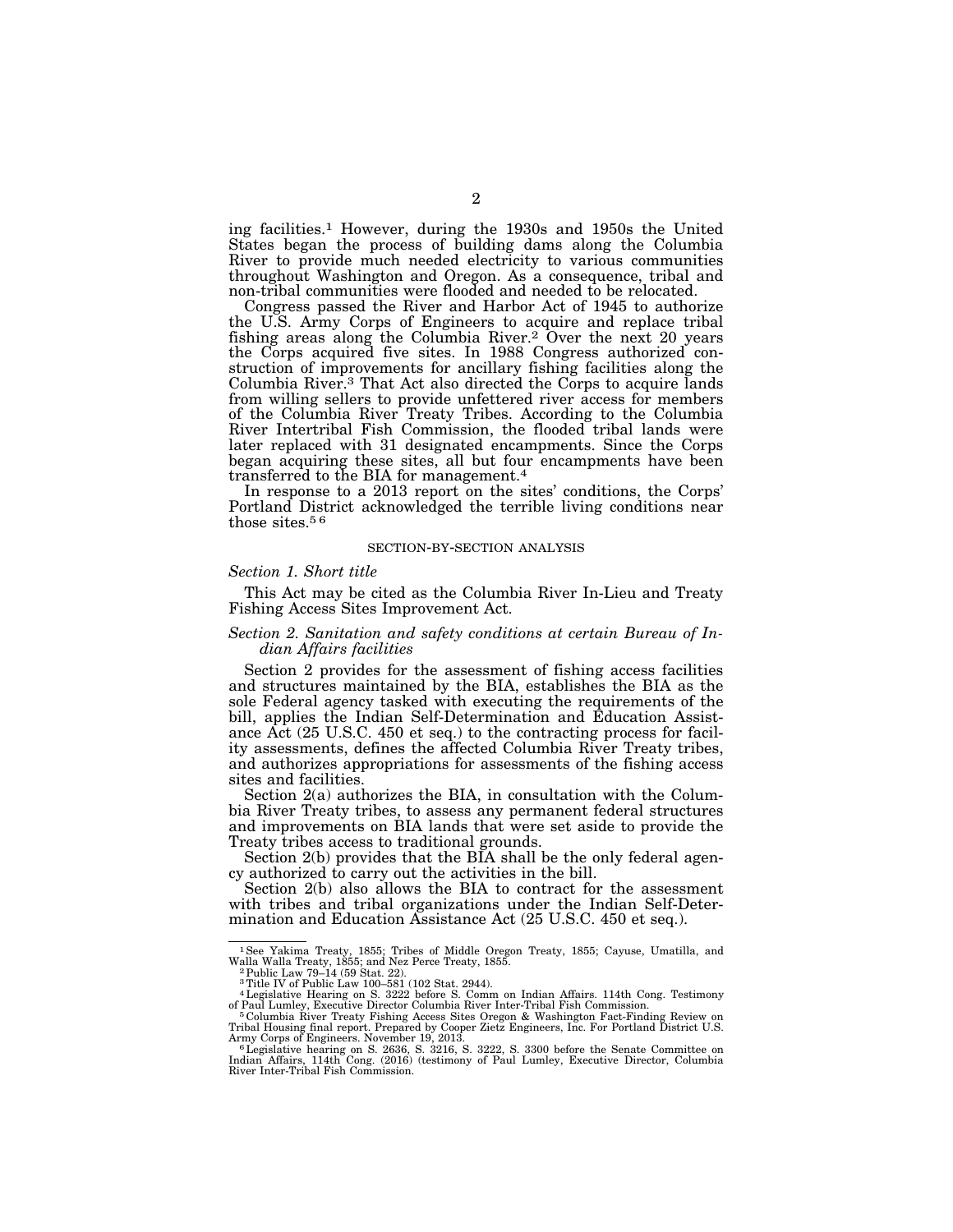Section 2(c) defines the affected Columbia River Treaty tribes as the Nez Perce Tribe, the Confederated Tribes of Umatilla Indian Reservation, the Confederated Tribes of the Warm Springs Reservation of Oregon, and the Confederated Tribes and Bands of the Yakama Nation.

Section  $2(d)$  authorizes appropriations for the bill, "such sums as are necessary''.

## *Section 3. Study of assessment and improvement activities*

This section requires GAO to evaluate whether the sanitation and safety conditions on lands held by the United States for the benefit of the Columbia River Treaty tribes has improved as a result of the activities authorized by the bill. GAO will submit a report to the relevant Congressional committees on the evaluation.

#### COMMITTEE ACTION

S. 669 was introduced on March 17, 2017, by Senator Jeff Merkley (D–OR). The Senate passed the bill by unanimous consent on November 29, 2017. In the House of Representatives, the bill was referred to the Committee on Natural Resources, and within the Committee to the Subcommittee on Indian, Insular and Alaska Native Affairs. On November 15, 2018, the Committee on Natural Resources met to consider the bill. The Subcommittee was discharged by unanimous consent. No amendments were offered, and the bill was ordered favorably reported to the House of Representatives by unanimous consent.

## COMMITTEE OVERSIGHT FINDINGS AND RECOMMENDATIONS

Regarding clause  $2(b)(1)$  of rule X and clause  $3(c)(1)$  of rule XIII of the Rules of the House of Representatives, the Committee on Natural Resources' oversight findings and recommendations are reflected in the body of this report.

## COMPLIANCE WITH HOUSE RULE XIII AND CONGRESSIONAL BUDGET ACT

1. Cost of Legislation and the Congressional Budget Act. With respect to the requirements of clause  $3(c)(2)$  and  $(3)$  of rule XIII of the Rules of the House of Representatives and sections 308(a) and 402 of the Congressional Budget Act of 1974, the Committee has received the following estimate for the bill from the Director of the Congressional Budget Office:

U.S. CONGRESS, CONGRESSIONAL BUDGET OFFICE, *Washington, DC, November 29, 2018.* 

Hon. ROB BISHOP, *Chairman, Committee on Natural Resources, House of Representatives, Washington, DC.* 

DEAR MR. CHAIRMAN: The Congressional Budget Office has prepared the enclosed cost estimate for S. 669, the Columbia River In-Lieu and Treaty Fishing Access Sites Improvement Act.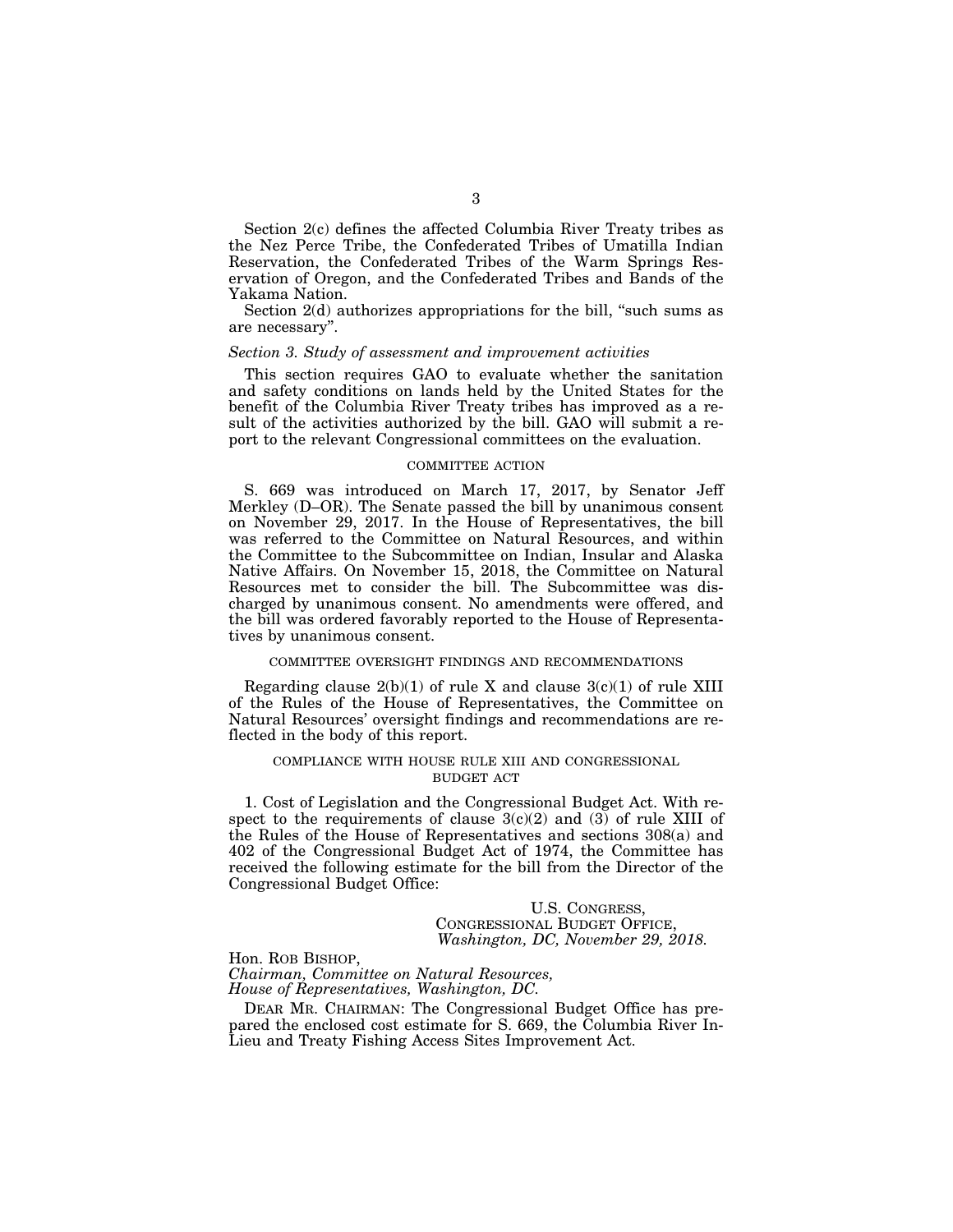If you wish further details on this estimate, we will be pleased to provide them. The CBO staff contact is Robert Reese.

Sincerely,

# KEITH HALL, *Director.*

#### Enclosure.

## *S. 669—Columbia River In-Lieu and Treaty Fishing Access Sites Improvement Act*

Summary: S. 669 would authorize the appropriation of whatever amounts are necessary for the Bureau of Indian Affairs (BIA) to assess and improve the sanitation and safety conditions of certain land and facilities used by the four Columbia River Treaty tribes to access traditional fishing areas.

CBO estimates that implementing the act would cost \$11 million over the 2019–2023 period, assuming appropriation of the necessary amounts. Enacting S. 669 would not affect direct spending or revenues; therefore, pay-as-you-go procedures do not apply.

CBO estimates that enacting S. 669 would not increase net direct spending or on-budget deficits in any of the four consecutive 10 year periods beginning in 2029.

S. 669 contains no intergovernmental or private-sector mandates as defined in the Unfunded Mandates Reform Act (UMRA).

Estimated cost to the Federal Government: The estimated budgetary effect of S. 669 is shown in the following table. The cost of this legislation fall within budget function 450 (community and regional development).

|                                                | By fiscal year, in millions of dollars- |             |      |         |      |           |
|------------------------------------------------|-----------------------------------------|-------------|------|---------|------|-----------|
|                                                | 2019                                    | 2020        | 2021 | 2022    | 2023 | 2019-2023 |
| INCREASES IN SPENDING SUBJECT TO APPROPRIATION |                                         |             |      |         |      |           |
|                                                |                                         | $3^{\circ}$ |      | 2 2 2 2 |      | - 11      |
|                                                |                                         |             |      |         |      |           |

Basis of estimate: For this estimate, CBO assumes that S. 669 will be enacted near the end of 2018 and that the necessary amounts will be provided each year beginning in 2019.

Currently, BIA pays for the operation and maintenance of 28 traditional fishing sites held in trust by the United States for the four Columbia River Treaty tribes: the Nez Perce Tribe, the Confederated Tribes of Umatilla Indian Reservation, the Confederated Tribes of the Warm Springs Reservation of Oregon, and the Confederated Tribes and Bands of the Yakama Nation. S. 669 would authorize the appropriation of whatever amounts are necessary for BIA to assess and improve the sanitation and safety of land and facilities used to access those fishing areas.

Using information from BIA, CBO estimates that implementing S. 669 would cost \$11 million over the 2019–2023 period. That amount includes the cost of hiring one new staff member to oversee improvements and subsequent maintenance and seven new law enforcement officers to ensure the safety and security of facilities on the affected sites. The estimated authorization also includes the anticipated cost of all equipment necessary to upgrade the electric, sewer, and water service at those facilities.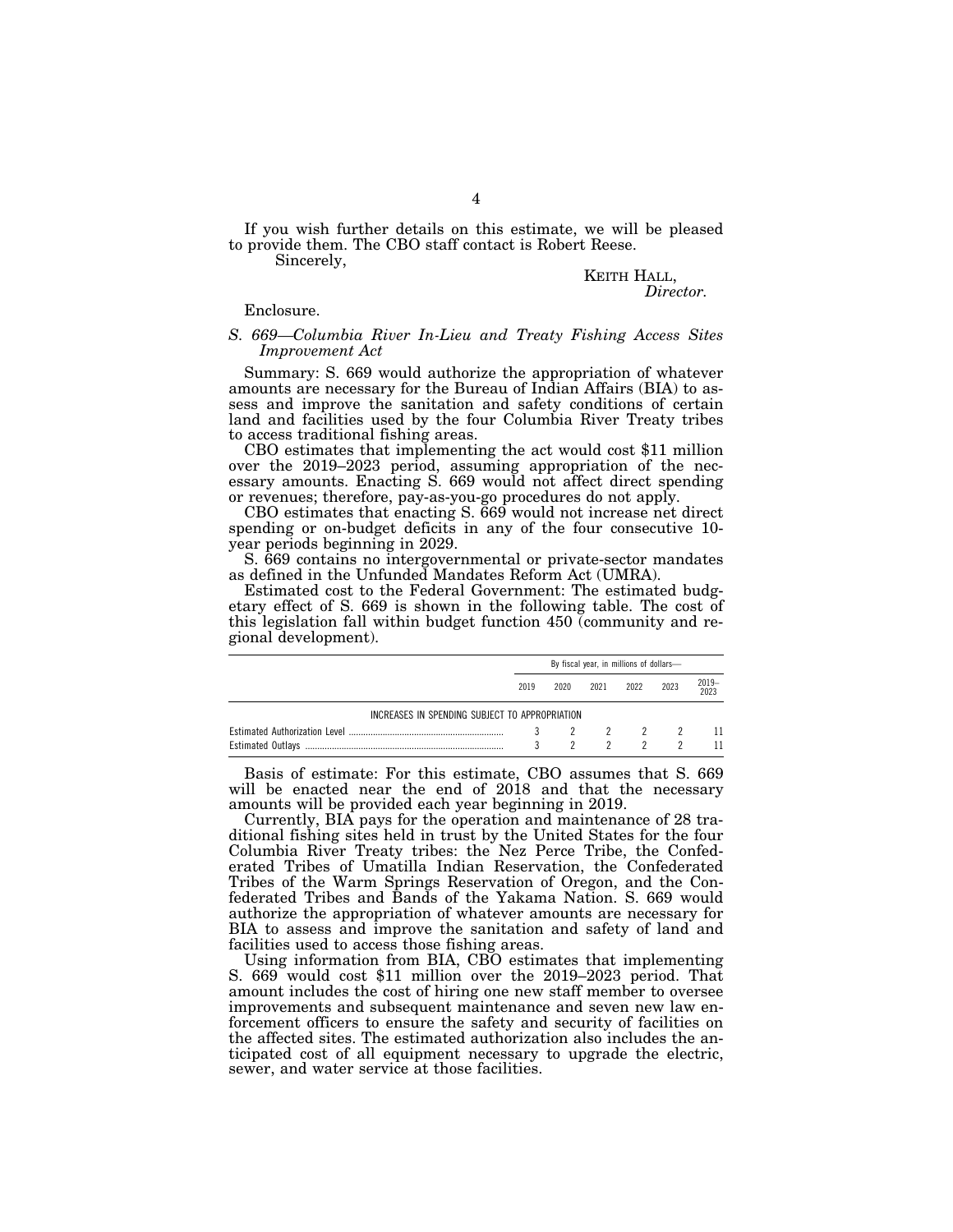Pay-As-You-Go considerations: None.

Increase in long-term direct spending and deficits: CBO estimates that enacting S. 669 would not increase net direct spending or on-budget deficits in any of the four consecutive 10-year periods beginning in 2029.

Mandates: S. 669 contains no intergovernmental or private-sector mandates as defined in UMRA.

Previous CBO estimate: On July 5, 2017, CBO transmitted an estimate for S. 669, the Columbia River In-Lieu and Treaty Fishing Access Sites Improvement Act, as ordered reported by the Senate Committee on Indian Affairs on March 29, 2017. The two versions of S. 669 are similar and CBO's estimates of their budgetary effects are the same.

Estimate prepared by: Federal Costs: Robert Reese; Mandates: Rachel Austin.

Estimate reviewed by: Kim P. Cawley, Chief, Natural and Physical Resources Cost Estimates Unit; H. Samuel Papenfuss, Deputy Assistant Director for Budget Analysis.

2. General Performance Goals and Objectives. As required by clause  $3(c)(4)$  of rule XIII, the general performance goal or objective of this bill is to authorize the Secretary of the Interior to assess sanitation and safety conditions at Bureau of Indian Affairs facilities that were constructed to provide affected Columbia River Treaty tribes access to traditional fishing grounds and expend funds on the construction of facilities and structures to improve those conditions.

## EARMARK STATEMENT

This bill does not contain any Congressional earmarks, limited tax benefits, or limited tariff benefits as defined under clause  $9(e)$ ,  $9(f)$ , and  $9(g)$  of rule XXI of the Rules of the House of Representatives.

## COMPLIANCE WITH PUBLIC LAW 104–4

This bill contains no unfunded mandates.

## COMPLIANCE WITH H. RES. 5

Directed Rule Making. Section 103 of this bill directs the Secretary of the Interior to issue or reissue regulations to implement the changes the bill makes to the tribal energy resource agreement program. In addition, section 204 directs the Secretary of the Interior to issue regulations regarding the approval or disapproval of appraisals relating to the fair market value of mineral or energy resources held in trust by the United States for the benefit of an Indian tribe or by an Indian tribe with federal restrictions against alienation.

Duplication of Existing Programs. This bill does not establish or reauthorize a program of the federal government known to be duplicative of another program. Such program was not included in any report from the Government Accountability Office to Congress pursuant to section 21 of Public Law 111–139 or identified in the most recent Catalog of Federal Domestic Assistance published pursuant to the Federal Program Information Act (Public Law 95–220, as amended by Public Law 98–169) as relating to other programs.